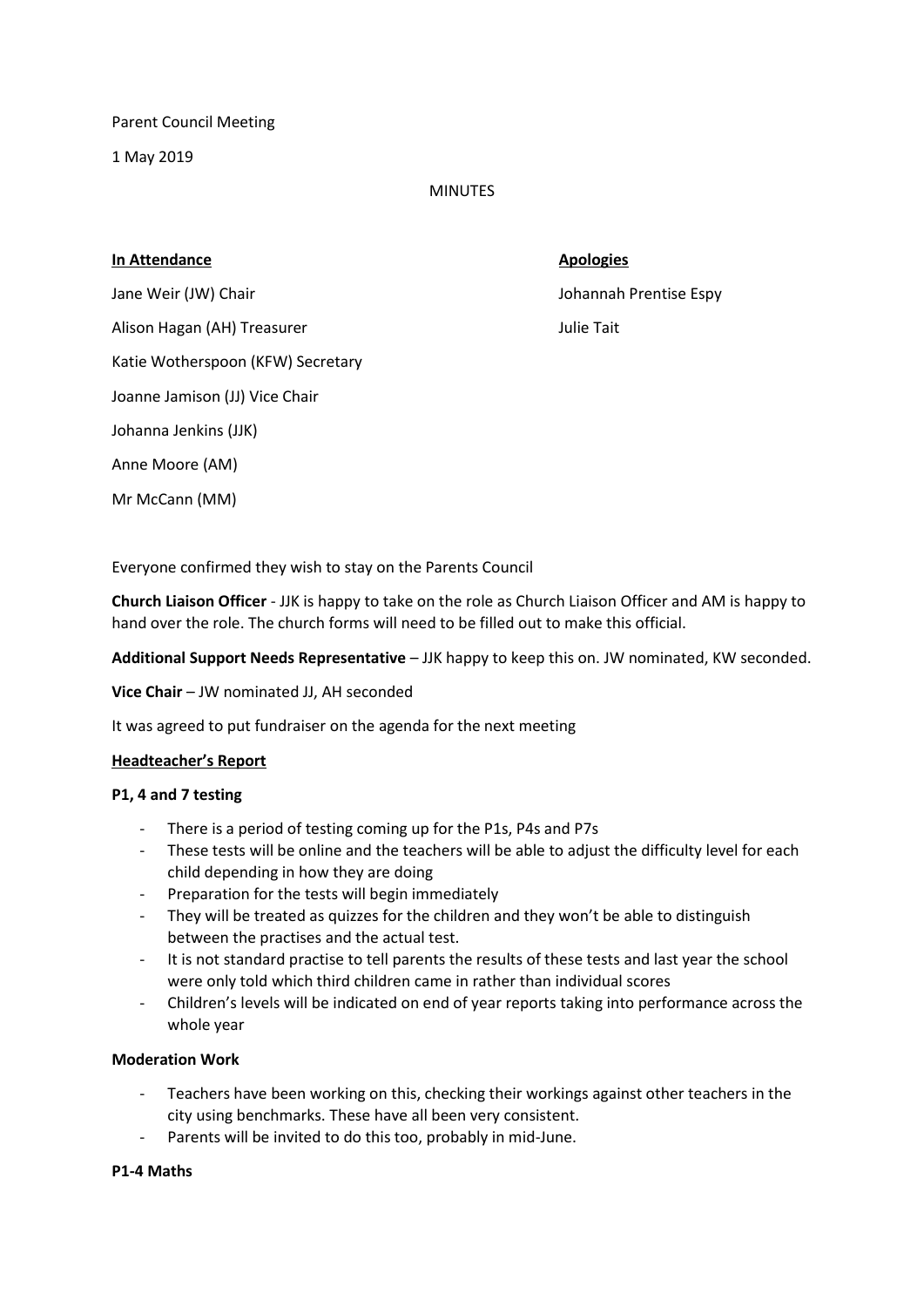- The teachers have been planning more collaborative teaching in maths using the SEAL programme.
- This will enable movement among abilities irrespective of class.
- Each group will have different tasks set up with some doing more traditional maths, some maybe on Sum Dog (the teacher will be able to preprogramme what sort of questions they are doing to match the type of maths they are working on) and some maths related activities / Games. The child will rotate within their group every 20 minutes or so.
- The teachers will rotate every few weeks.
- This will be accompanied by a soft start on maths morning with the children being able to come in 5 minutes, giving them a change to settle down before teaching begins.
- This will start in a few weeks as there is still some planning to do.

# **Treasurer's Report**

Total in bank £4517.39

# **Funding Requests**

Two Marty the Robots to help kids learn coding – **Approved**

# **Summer Fair**

- 22 June
- 2pm to 5pm run by PC 5pm to 8pm run by School
- School let agreed
- Awaiting response on occasional licence
- Slide and Bouncy Castle booked
- Fire brigade organised
- JJ to talk to Greggs
- Can put info on PC and Parish FB pages (Save the date 22 June and bring a dish for the evening)

# **Questions from the Parent Body**

#### **Why is school camp more expensive this year?**

- The current price given is just a guide price which reflects the fact that camo may be longer this year, 5 days instead of 4. This is all still to be decided and will be discussed at a Cluster camp meeting in mid-May.
- The deposit is more than previous years to ensure the school does not end up needing to cover costs.
- There will be longer to pay for camp this year.

# **Why is there another teacher in P6?**

Post grad or 4<sup>th</sup> year student teachers have to be in P6 or P7 for an 8 week block. P7 will not be around for all that block so the placement needed to be in P6.

# **Have school lunch arrangements changed?**

- Yes, P1 & 2 go at 12.15 and have until 1pm
- P3 & 4/5 go at 12.20 until 1pm
- P6 & 7 start lunch break from 12.20 but go to the lunch hall at 12.30